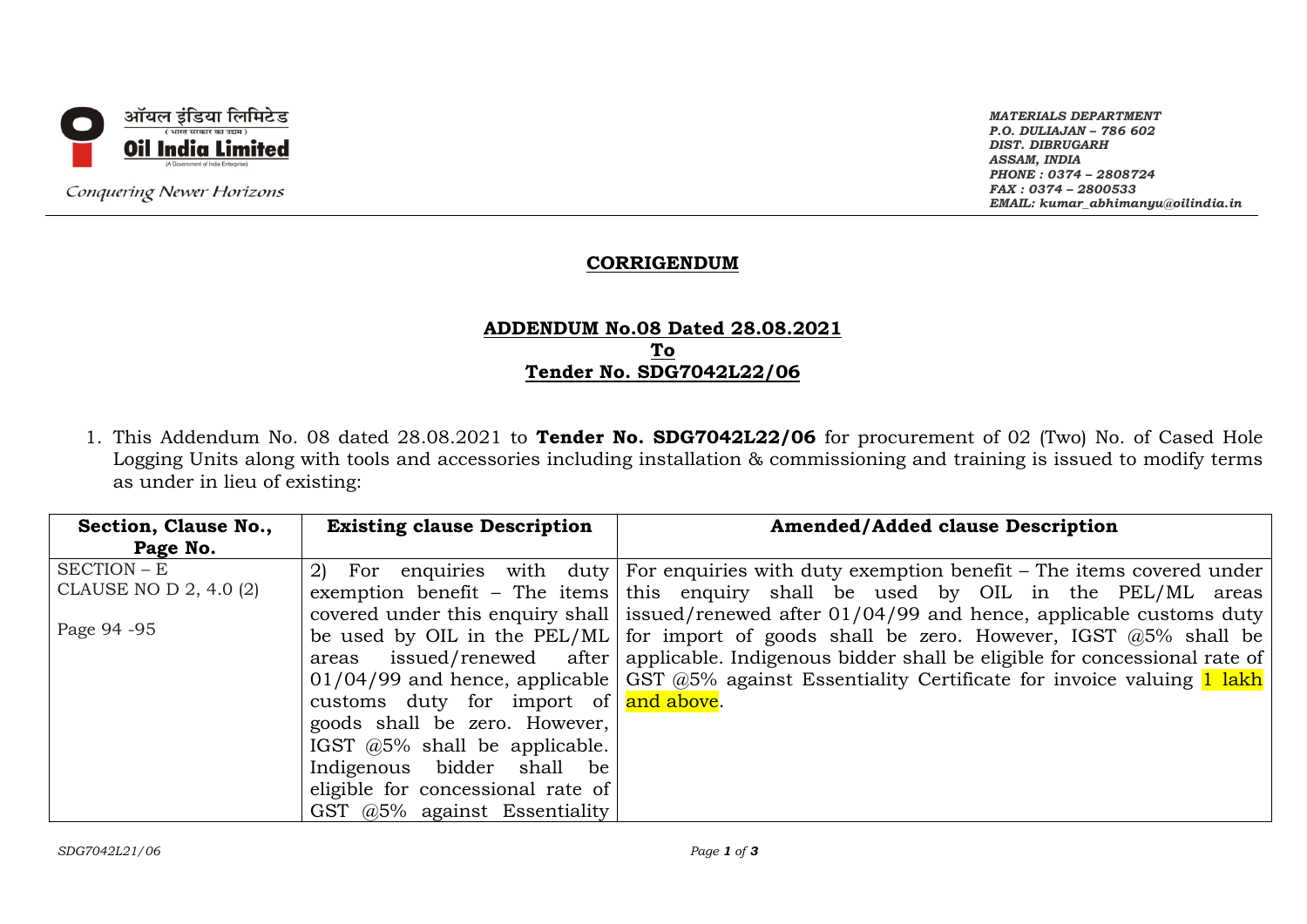| Section, Clause No.,<br>Page No.                                              | <b>Existing clause Description</b>                    | <b>Amended/Added clause Description</b>                                                                                                                                                                                                                                                                                                      |
|-------------------------------------------------------------------------------|-------------------------------------------------------|----------------------------------------------------------------------------------------------------------------------------------------------------------------------------------------------------------------------------------------------------------------------------------------------------------------------------------------------|
|                                                                               | Certificate for invoice valuing 10<br>lakh and above. |                                                                                                                                                                                                                                                                                                                                              |
| New Clause under<br>SECTION $E - (B)$ Financial<br><b>Evaluation Criteria</b> | New Clause                                            | In case the Bidder is subsidiary company (should be 100% owned<br>subsidiary of the parent/ultimate parent/holding company) who does<br>not meet financial criteria by itself and submits its bid based on the<br>strength of parent/ultimate parent/holding company, then following<br>documents need to be submitted:                      |
|                                                                               |                                                       | (i) Turnover of the parent/ultimate parent/holding company should<br>be in line with Para B $(1.0)$ of Section E $(B)$ Financial Evaluation<br>Criteria.                                                                                                                                                                                     |
|                                                                               |                                                       | (ii) Net Worth of the parent/ultimate parent/holding company should<br>be positive in line with Para B $(2.0)$ of Section E $(B)$ Financial<br>Evaluation Criteria.                                                                                                                                                                          |
|                                                                               |                                                       | (iii) Corporate Guarantee (PROFORMA - 10 attached with this<br>amendment) on parent/ultimate parent/holding company's company<br>letter head signed by an authorized official undertaking that they<br>would financially support their wholly owned subsidiary company for<br>executing the project/job in case the same is awarded to them. |
|                                                                               |                                                       | (iv) Documents to substantiate that the bidder is as 100% subsidiary<br>of the parent/ultimate parent/holding company.                                                                                                                                                                                                                       |

2. All other Terms & Conditions of the Bid Document remain unaltered.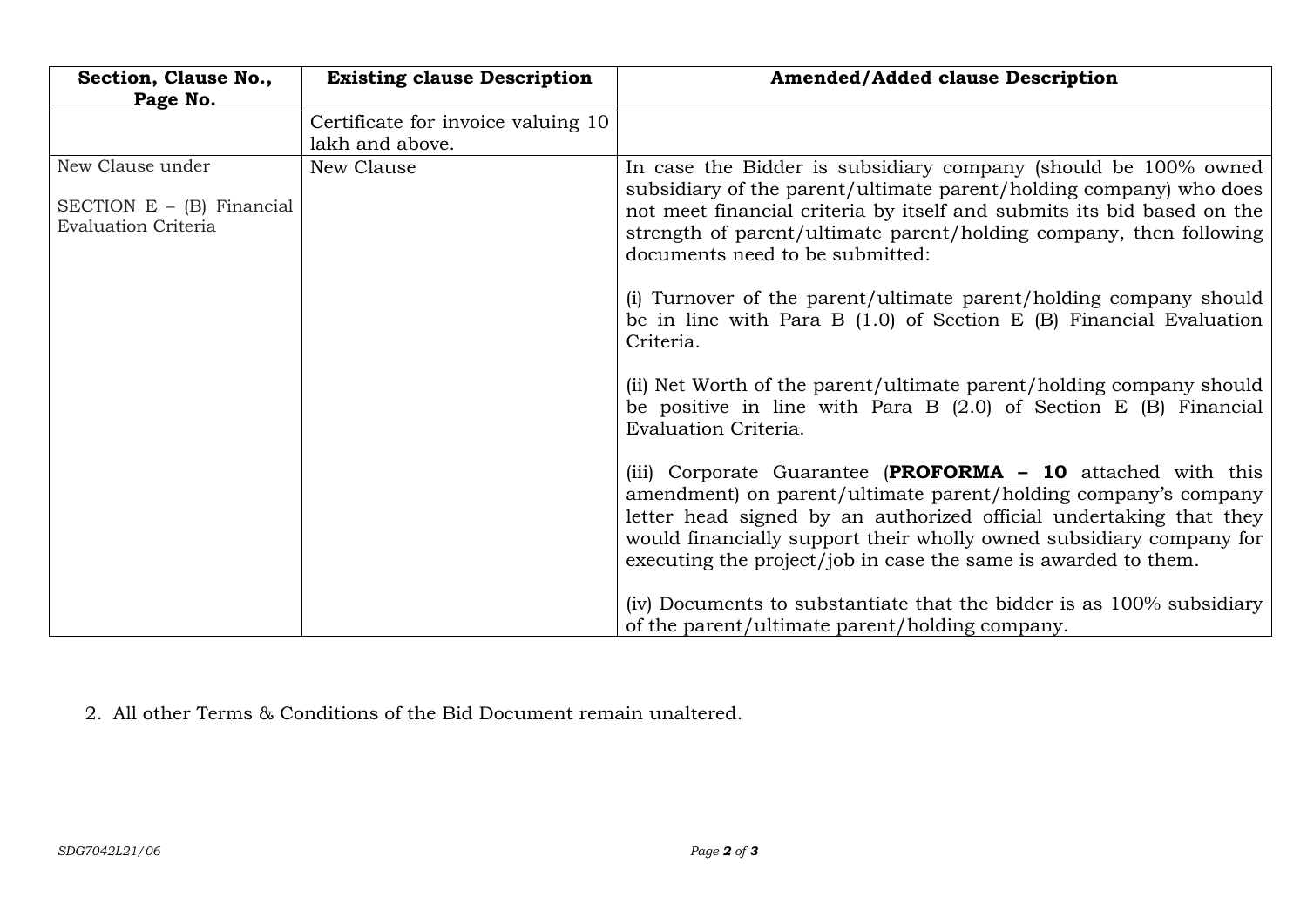sd/- Kumar Abhimanyu Manager Materials(FD) For GM Materials For Resident Chief Executive